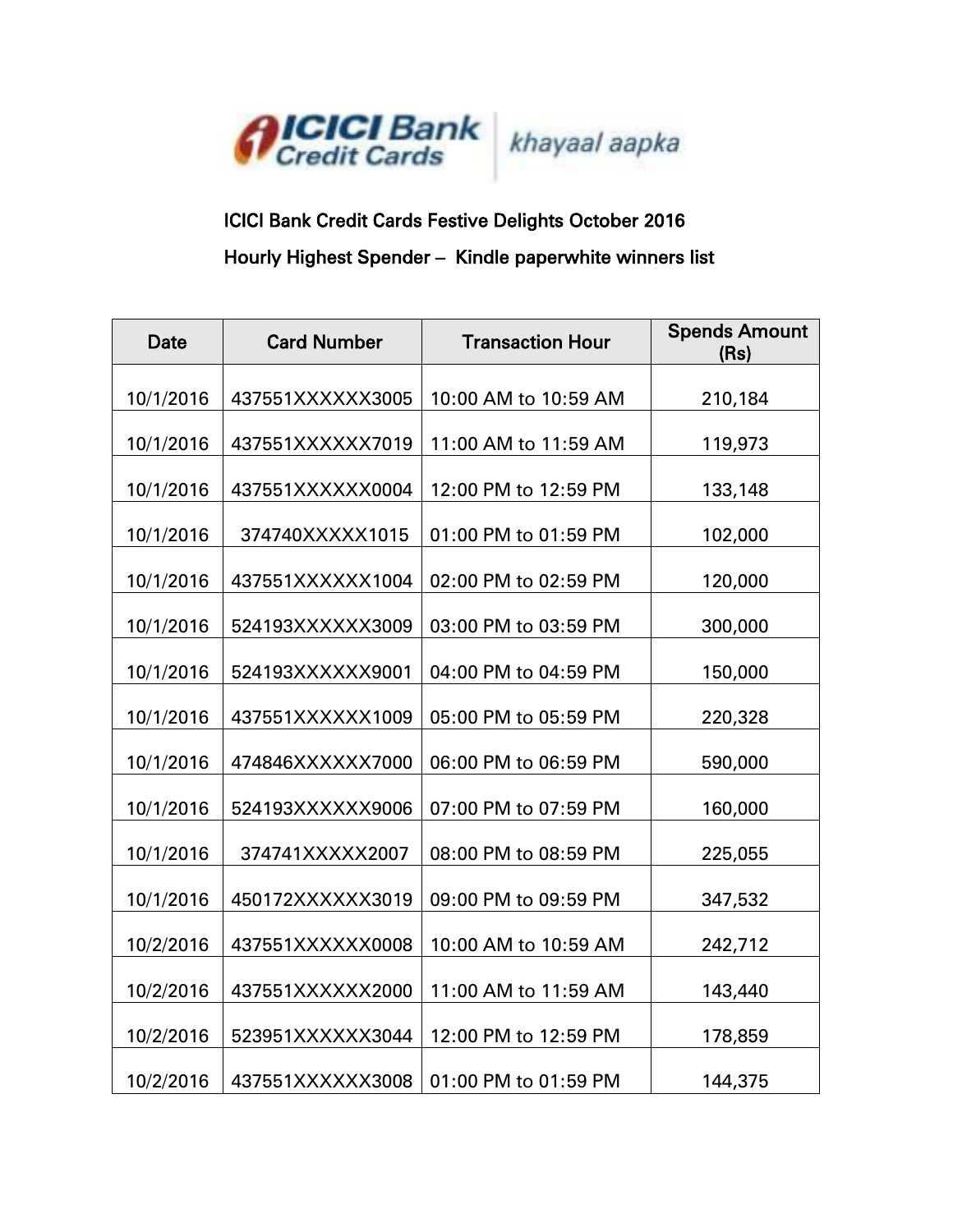| 10/2/2016 | 437551XXXXXX1008 | 02:00 PM to 02:59 PM | 192,635 |
|-----------|------------------|----------------------|---------|
| 10/2/2016 | 524193XXXXXX4012 | 03:00 PM to 03:59 PM | 147,290 |
| 10/2/2016 | 437551XXXXXX9005 | 04:00 PM to 04:59 PM | 100,000 |
| 10/2/2016 | 437551XXXXXX2003 | 05:00 PM to 05:59 PM | 106,430 |
| 10/2/2016 | 437551XXXXXX8004 | 06:00 PM to 06:59 PM | 102,459 |
| 10/2/2016 | 524193XXXXXX4018 | 07:00 PM to 07:59 PM |         |
|           |                  |                      | 191,032 |
| 10/2/2016 | 405533XXXXXX8009 | 08:00 PM to 08:59 PM | 145,000 |
| 10/2/2016 | 402853XXXXXX2002 | 09:00 PM to 09:59 PM | 101,350 |
| 10/3/2016 | 437551XXXXXX3007 | 10:00 AM to 10:59 AM | 250,000 |
| 10/3/2016 | 524193XXXXXX3004 | 11:00 AM to 11:59 AM | 101,300 |
| 10/3/2016 | 437551XXXXXX0005 | 12:00 PM to 12:59 PM | 150,472 |
| 10/3/2016 | 437551XXXXXX6009 | 01:00 PM to 01:59 PM | 200,000 |
| 10/3/2016 | 374740XXXXX4019  | 02:00 PM to 02:59 PM | 156,085 |
| 10/3/2016 | 437551XXXXXX3014 | 03:00 PM to 03:59 PM | 154,500 |
| 10/3/2016 | 450172XXXXXX5107 | 04:00 PM to 04:59 PM | 371,954 |
| 10/3/2016 | 437551XXXXXX8009 | 05:00 PM to 05:59 PM | 158,702 |
| 10/3/2016 | 376944XXXXX6006  | 06:00 PM to 06:59 PM | 100,000 |
|           |                  |                      |         |
| 10/3/2016 | 524193XXXXXX5009 | 07:00 PM to 07:59 PM | 158,772 |
| 10/3/2016 | 437551XXXXXX7017 | 08:00 PM to 08:59 PM | 150,000 |
| 10/3/2016 | 437551XXXXXX2002 | 09:00 PM to 09:59 PM | 130,000 |
| 10/4/2016 | 450172XXXXXX3015 | 10:00 AM to 10:59 AM | 101,240 |
| 10/4/2016 | 437551XXXXXX1007 | 11:00 AM to 11:59 AM | 300,000 |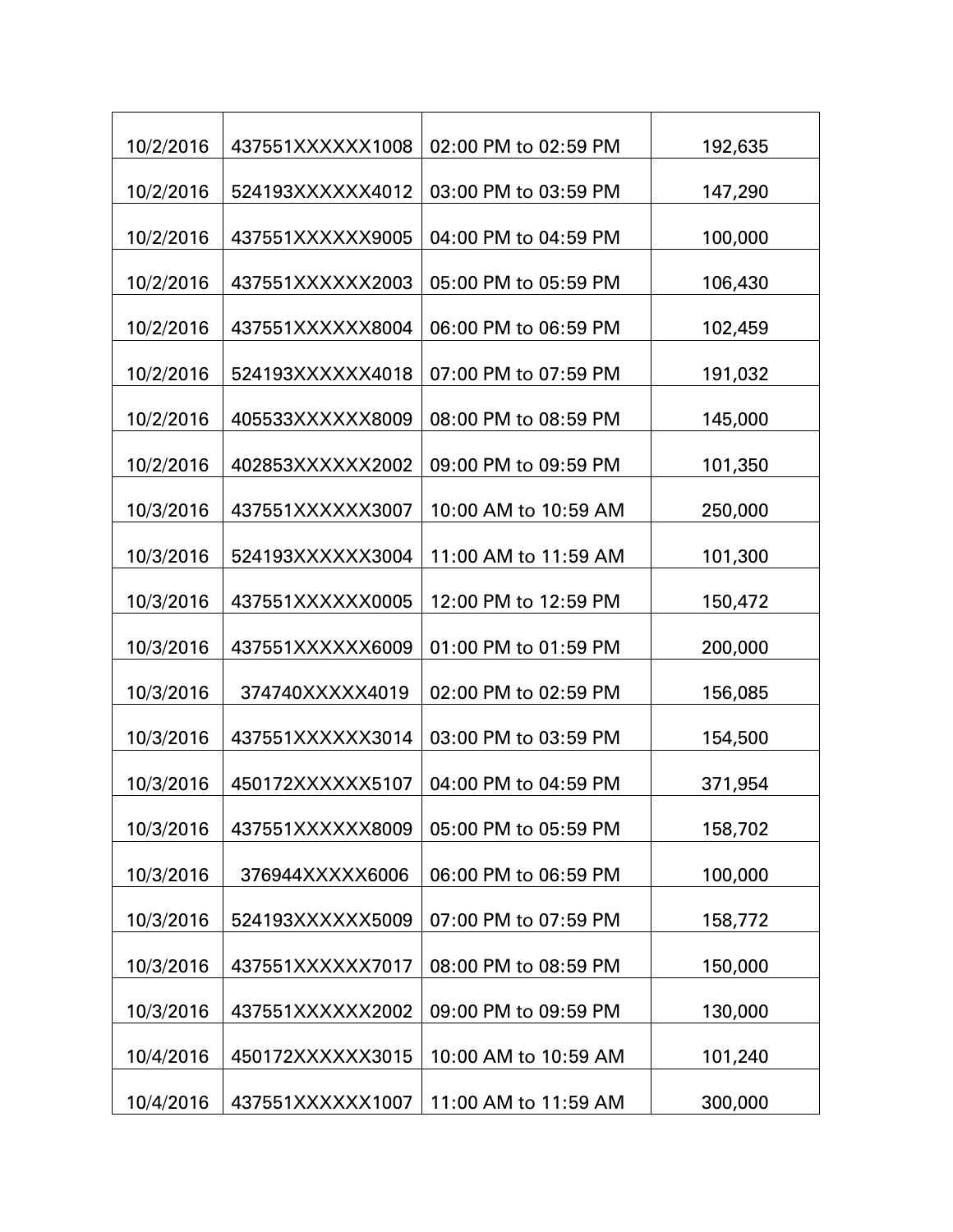| 10/4/2016 | 437551XXXXXX8005 | 12:00 PM to 12:59 PM | 118,000 |
|-----------|------------------|----------------------|---------|
| 10/4/2016 | 437551XXXXXX5003 | 01:00 PM to 01:59 PM | 188,345 |
| 10/4/2016 | 462986XXXXXX0009 | 02:00 PM to 02:59 PM | 180,000 |
| 10/4/2016 | 374742XXXXX2007  | 03:00 PM to 03:59 PM | 223,776 |
| 10/4/2016 | 524193XXXXXX2011 | 04:00 PM to 04:59 PM | 139,851 |
| 10/4/2016 | 450172XXXXXX7016 | 05:00 PM to 05:59 PM | 243,603 |
|           |                  |                      |         |
| 10/4/2016 | 437551XXXXXX8004 | 06:00 PM to 06:59 PM | 124,950 |
| 10/4/2016 | 437551XXXXXX9007 | 07:00 PM to 07:59 PM | 150,000 |
| 10/4/2016 | 374740XXXXX7007  | 08:00 PM to 08:59 PM | 111,126 |
| 10/4/2016 | 437551XXXXXX6003 | 09:00 PM to 09:59 PM | 126,208 |
| 10/5/2016 | 524193XXXXXX9009 | 10:00 AM to 10:59 AM | 133,600 |
| 10/5/2016 | 437551XXXXXX3005 | 11:00 AM to 11:59 AM | 199,878 |
| 10/5/2016 | 437551XXXXXX8016 | 12:00 PM to 12:59 PM | 117,080 |
| 10/5/2016 | 437551XXXXXX0002 | 01:00 PM to 01:59 PM | 130,000 |
| 10/5/2016 | 524193XXXXXX3007 | 02:00 PM to 02:59 PM | 374,800 |
| 10/5/2016 | 437551XXXXXX8007 | 03:00 PM to 03:59 PM | 148,200 |
| 10/5/2016 | 450172XXXXXX7000 | 04:00 PM to 04:59 PM | 103,324 |
| 10/5/2016 | 437551XXXXXX3000 | 05:00 PM to 05:59 PM | 390,000 |
|           |                  |                      |         |
| 10/5/2016 | 437551XXXXXX5002 | 06:00 PM to 06:59 PM | 150,000 |
| 10/5/2016 | 437551XXXXXX2000 | 07:00 PM to 07:59 PM | 380,000 |
| 10/5/2016 | 437551XXXXXX4017 | 08:00 PM to 08:59 PM | 90,000  |
| 10/5/2016 | 524193XXXXXX7001 | 09:00 PM to 09:59 PM | 79,865  |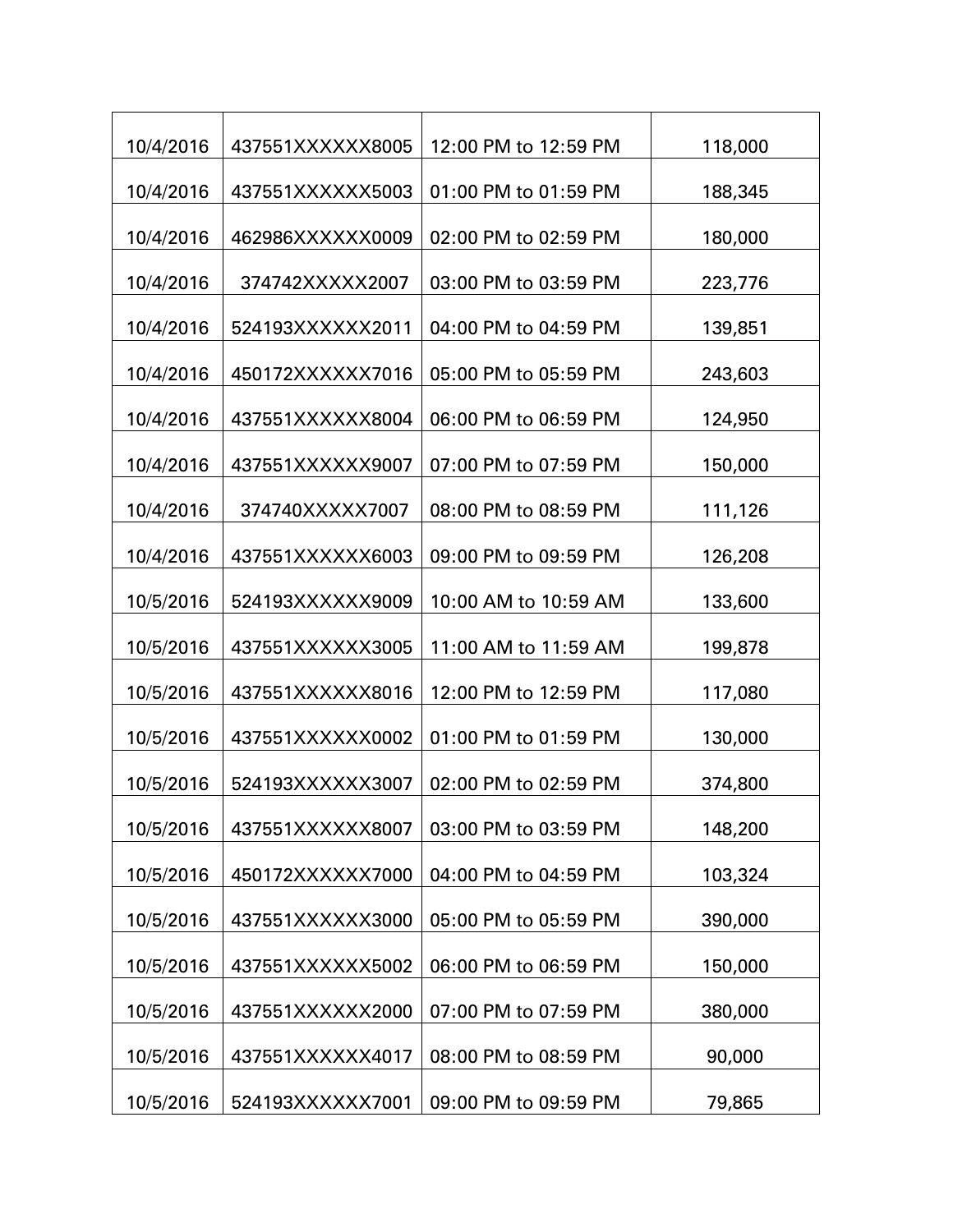| 10/6/2016 | 437551XXXXXX9005 | 10:00 AM to 10:59 AM | 136,462 |
|-----------|------------------|----------------------|---------|
| 10/6/2016 | 437551XXXXXX2007 | 11:00 AM to 11:59 AM | 102,000 |
| 10/6/2016 | 524193XXXXXX1007 | 12:00 PM to 12:59 PM | 105,079 |
| 10/6/2016 | 524193XXXXXX1005 | 01:00 PM to 01:59 PM | 386,565 |
| 10/6/2016 | 450172XXXXXX0006 | 02:00 PM to 02:59 PM | 181,820 |
| 10/6/2016 | 437551XXXXXX2002 | 03:00 PM to 03:59 PM | 350,000 |
|           |                  |                      |         |
| 10/6/2016 | 437551XXXXXX0005 | 04:00 PM to 04:59 PM | 329,000 |
| 10/6/2016 | 437551XXXXXX1019 | 05:00 PM to 05:59 PM | 240,350 |
| 10/6/2016 | 374742XXXXX3024  | 06:00 PM to 06:59 PM | 421,681 |
| 10/6/2016 | 524193XXXXXX9003 | 07:00 PM to 07:59 PM | 235,000 |
| 10/6/2016 | 524193XXXXXX7010 | 08:00 PM to 08:59 PM | 310,297 |
| 10/6/2016 | 524193XXXXXX8006 | 09:00 PM to 09:59 PM | 170,000 |
| 10/7/2016 | 374741XXXXX8001  | 10:00 AM to 10:59 AM | 500,000 |
| 10/7/2016 | 437551XXXXXX1004 | 11:00 AM to 11:59 AM | 132,748 |
| 10/7/2016 | 450172XXXXXX8004 | 12:00 PM to 12:59 PM | 301,212 |
| 10/7/2016 | 437551XXXXXX4008 | 01:00 PM to 01:59 PM | 142,000 |
| 10/7/2016 | 405533XXXXXX6003 | 02:00 PM to 02:59 PM | 570,000 |
| 10/7/2016 | 437551XXXXXX5001 | 03:00 PM to 03:59 PM | 186,163 |
| 10/7/2016 | 450172XXXXXX6008 | 04:00 PM to 04:59 PM | 400,000 |
| 10/7/2016 | 437551XXXXXX4000 | 05:00 PM to 05:59 PM | 170,480 |
|           |                  |                      |         |
| 10/7/2016 | 450172XXXXXX5012 | 06:00 PM to 06:59 PM | 510,000 |
| 10/7/2016 | 437551XXXXXX7002 | 07:00 PM to 07:59 PM | 83,000  |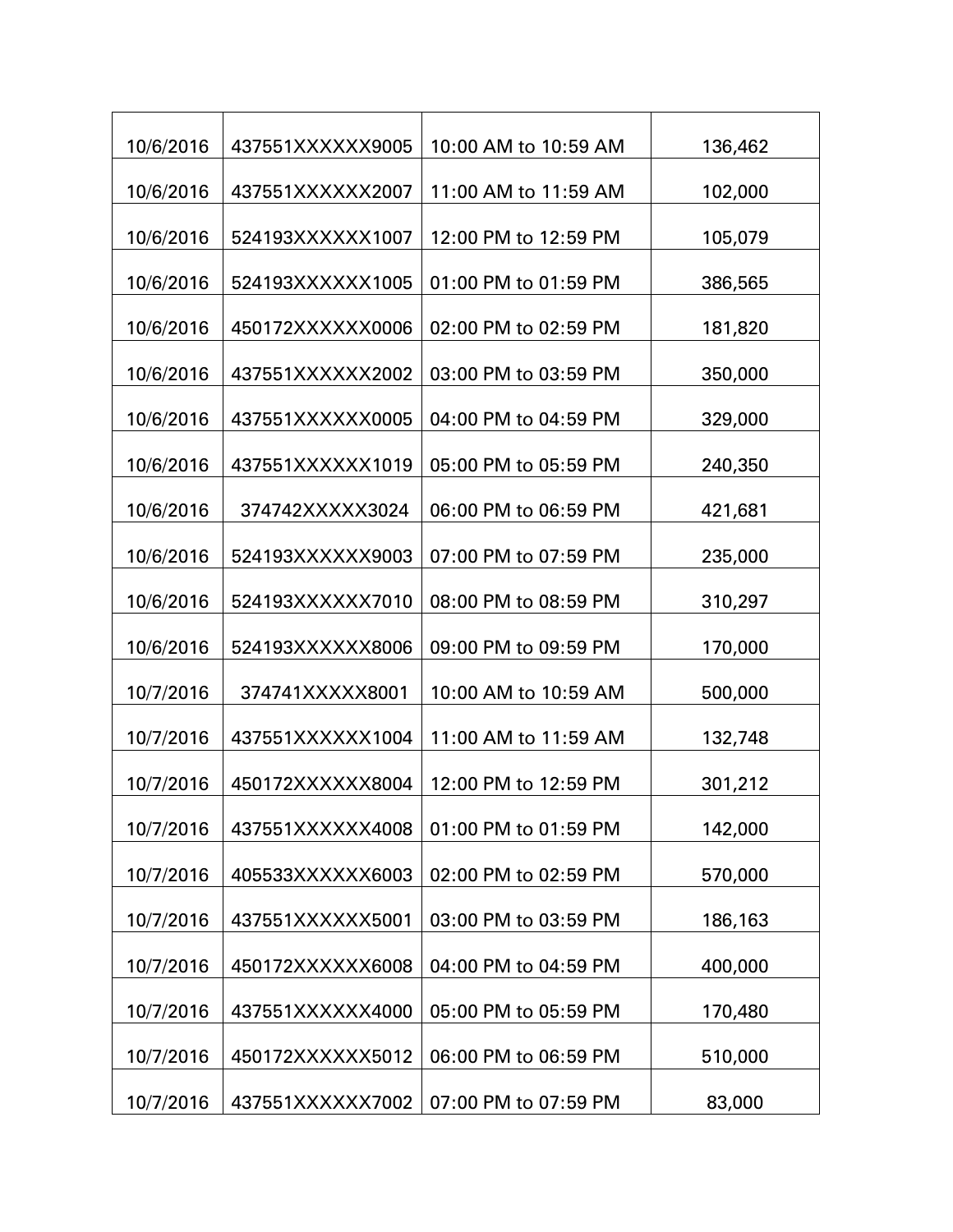| 10/7/2016 | 524193XXXXXX1001 | 08:00 PM to 08:59 PM | 108,665 |
|-----------|------------------|----------------------|---------|
| 10/7/2016 | 437551XXXXXX0003 | 09:00 PM to 09:59 PM | 183,974 |
| 10/8/2016 | 450172XXXXXX7005 | 10:00 AM to 10:59 AM | 202,301 |
| 10/8/2016 | 437551XXXXXX1007 | 11:00 AM to 11:59 AM | 160,699 |
| 10/8/2016 | 437551XXXXXX9000 | 12:00 PM to 12:59 PM | 148,000 |
| 10/8/2016 | 462986XXXXXX0008 | 01:00 PM to 01:59 PM | 201,801 |
|           |                  |                      |         |
| 10/8/2016 | 374740XXXXX5000  | 02:00 PM to 02:59 PM | 106,363 |
| 10/8/2016 | 405533XXXXXX4002 | 03:00 PM to 03:59 PM | 172,500 |
| 10/8/2016 | 524193XXXXXX3010 | 04:00 PM to 04:59 PM | 231,783 |
| 10/8/2016 | 405533XXXXXX8005 | 05:00 PM to 05:59 PM | 125,000 |
| 10/8/2016 | 450172XXXXXX7003 | 06:00 PM to 06:59 PM | 173,740 |
| 10/8/2016 | 405533XXXXXX9011 | 07:00 PM to 07:59 PM | 252,875 |
| 10/8/2016 | 437551XXXXXX7003 | 08:00 PM to 08:59 PM | 158,000 |
| 10/8/2016 | 524193XXXXXX4008 | 09:00 PM to 09:59 PM | 82,000  |
| 10/9/2016 | 374742XXXXX1006  | 10:00 AM to 10:59 AM | 150,000 |
| 10/9/2016 | 405533XXXXXX5002 | 11:00 AM to 11:59 AM | 125,000 |
| 10/9/2016 | 524193XXXXXX4008 | 12:00 PM to 12:59 PM | 143,000 |
| 10/9/2016 | 450172XXXXXX5002 | 01:00 PM to 01:59 PM | 378,723 |
|           |                  |                      |         |
| 10/9/2016 | 437551XXXXXX1006 | 02:00 PM to 02:59 PM | 242,039 |
| 10/9/2016 | 437551XXXXXX4009 | 03:00 PM to 03:59 PM | 117,251 |
| 10/9/2016 | 437551XXXXXX9001 | 04:00 PM to 04:59 PM | 304,332 |
| 10/9/2016 | 437551XXXXXX4013 | 05:00 PM to 05:59 PM | 200,000 |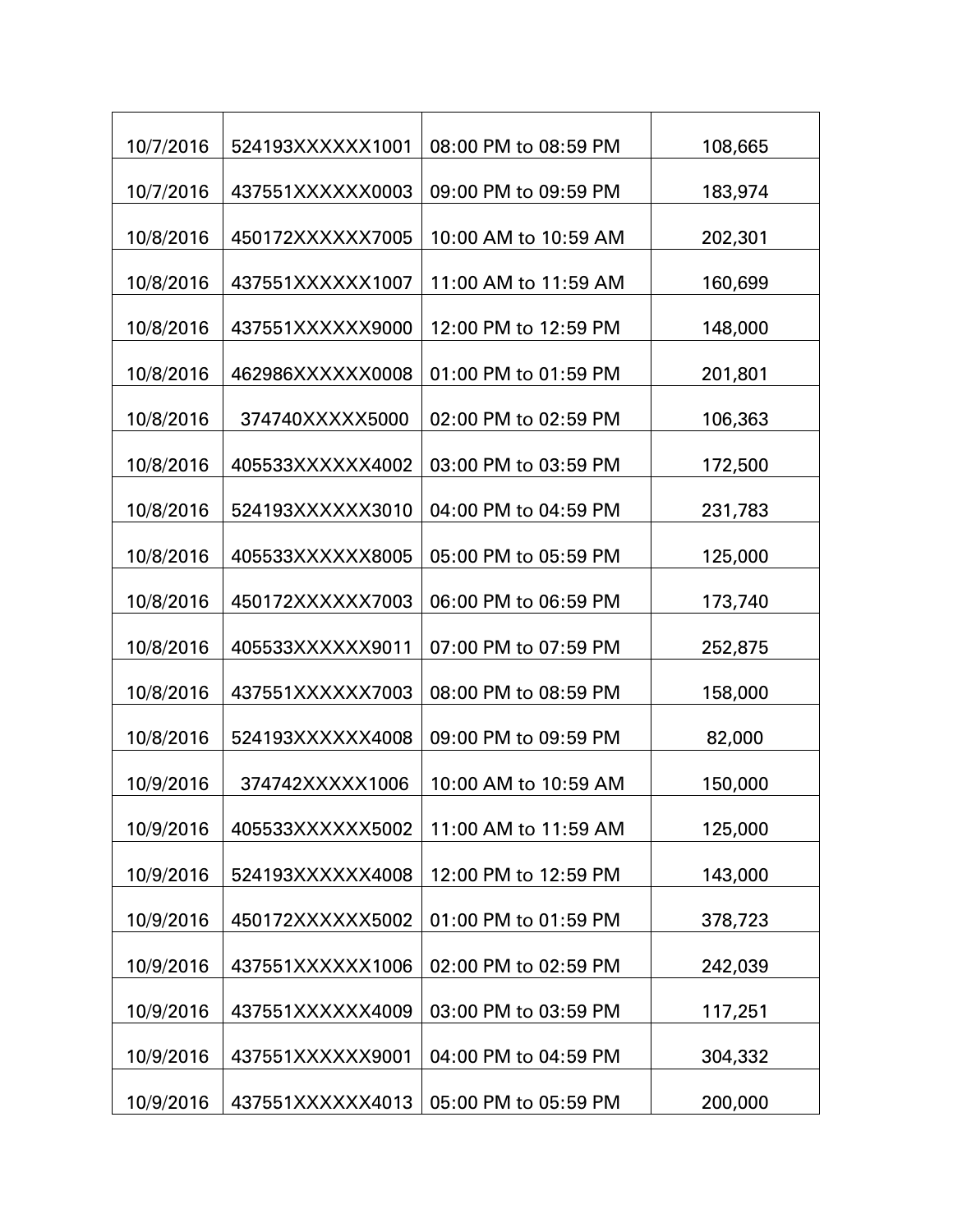| 10/9/2016  | 447747XXXXXX0104 | 06:00 PM to 06:59 PM | 140,194 |
|------------|------------------|----------------------|---------|
| 10/9/2016  | 523951XXXXXX9004 | 07:00 PM to 07:59 PM | 150,000 |
| 10/9/2016  | 524193XXXXXX1007 | 08:00 PM to 08:59 PM | 310,000 |
| 10/9/2016  | 437551XXXXXX6006 | 09:00 PM to 09:59 PM | 200,000 |
| 10/10/2016 | 524193XXXXXX3000 | 10:00 AM to 10:59 AM | 583,876 |
| 10/10/2016 | 524193XXXXXX5003 | 11:00 AM to 11:59 AM |         |
|            |                  |                      | 109,583 |
| 10/10/2016 | 374742XXXXX2001  | 12:00 PM to 12:59 PM | 150,000 |
| 10/10/2016 | 437551XXXXXX8007 | 01:00 PM to 01:59 PM | 213,250 |
| 10/10/2016 | 374742XXXXX0002  | 02:00 PM to 02:59 PM | 225,954 |
| 10/10/2016 | 524193XXXXXX0003 | 03:00 PM to 03:59 PM | 175,152 |
| 10/10/2016 | 437551XXXXXX1009 | 04:00 PM to 04:59 PM | 328,240 |
| 10/10/2016 | 437551XXXXXX0005 | 05:00 PM to 05:59 PM |         |
|            |                  |                      | 168,170 |
| 10/10/2016 | 437551XXXXXX5016 | 06:00 PM to 06:59 PM | 400,000 |
| 10/10/2016 | 524193XXXXXX0007 | 07:00 PM to 07:59 PM | 87,368  |
| 10/10/2016 | 437551XXXXXX8007 | 08:00 PM to 08:59 PM | 105,412 |
| 10/10/2016 | 405533XXXXXX6003 | 09:00 PM to 09:59 PM | 190,556 |
| 10/11/2016 | 523951XXXXXX4025 | 10:00 AM to 10:59 AM | 336,265 |
|            |                  |                      |         |
| 10/11/2016 | 524193XXXXXX8005 | 11:00 AM to 11:59 AM | 101,562 |
| 10/11/2016 | 524193XXXXXX2204 | 12:00 PM to 12:59 PM | 145,028 |
| 10/11/2016 | 374742XXXXX1016  | 01:00 PM to 01:59 PM | 312,010 |
| 10/11/2016 | 437551XXXXXX2015 | 02:00 PM to 02:59 PM | 255,000 |
| 10/11/2016 | 437551XXXXXX6001 | 03:00 PM to 03:59 PM | 190,000 |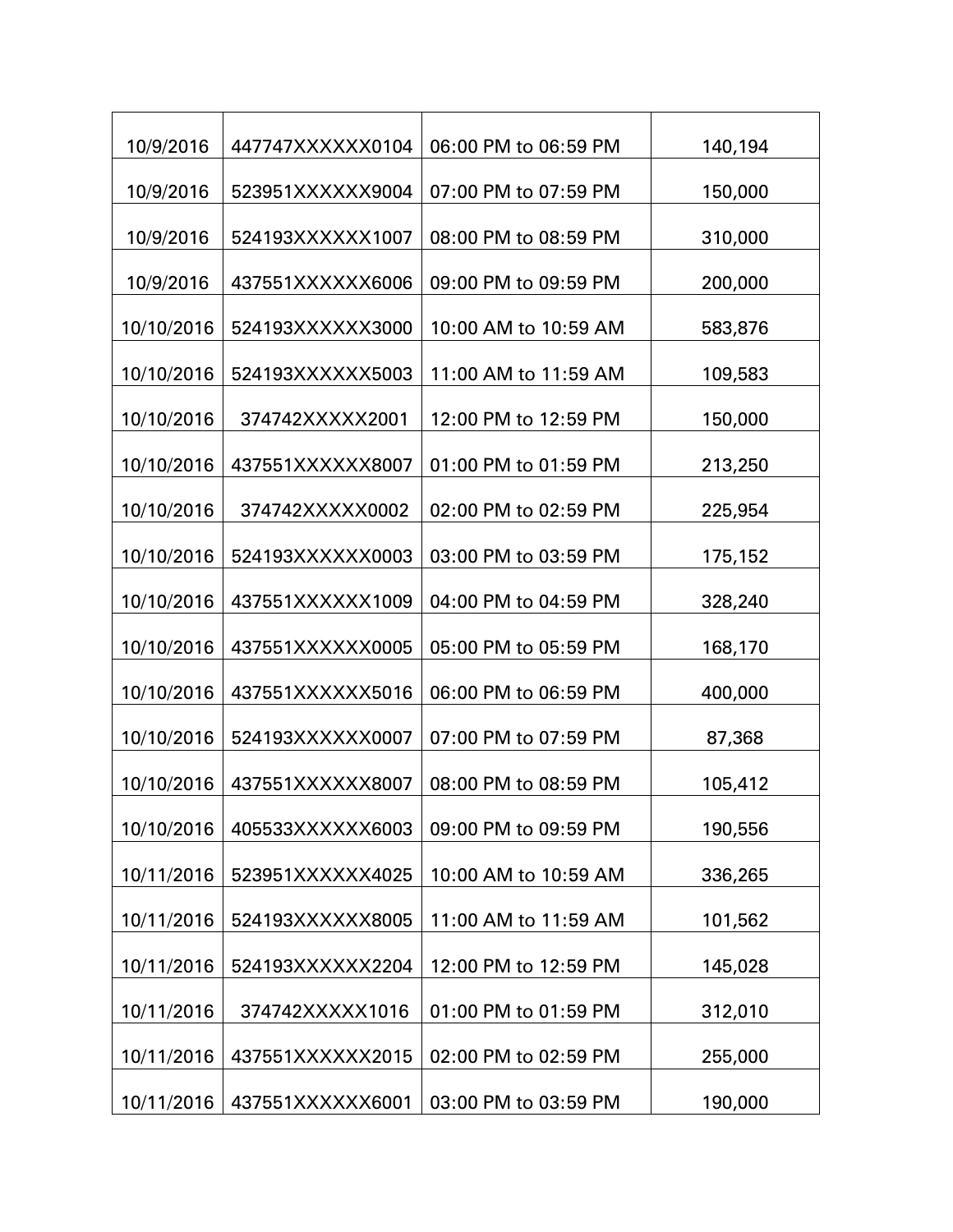| 10/11/2016 | 524193XXXXXX0101 | 04:00 PM to 04:59 PM | 369,000 |
|------------|------------------|----------------------|---------|
| 10/11/2016 | 437551XXXXXX6009 | 05:00 PM to 05:59 PM | 150,000 |
| 10/11/2016 | 523951XXXXXX7011 | 06:00 PM to 06:59 PM | 236,162 |
| 10/11/2016 | 523951XXXXXX8009 | 07:00 PM to 07:59 PM | 170,000 |
| 10/11/2016 | 462986XXXXXX4004 | 08:00 PM to 08:59 PM | 110,000 |
| 10/11/2016 | 437551XXXXXX8004 | 09:00 PM to 09:59 PM | 186,889 |
|            |                  |                      |         |
| 10/12/2016 | 437551XXXXXX8015 | 10:00 AM to 10:59 AM | 81,500  |
| 10/12/2016 | 524193XXXXXX7025 | 11:00 AM to 11:59 AM | 130,028 |
| 10/12/2016 | 374742XXXXX1000  | 12:00 PM to 12:59 PM | 184,316 |
| 10/12/2016 | 524193XXXXXX0013 | 01:00 PM to 01:59 PM | 235,523 |
| 10/12/2016 | 523951XXXXXX0018 | 02:00 PM to 02:59 PM | 233,278 |
| 10/12/2016 | 524193XXXXXX9005 | 03:00 PM to 03:59 PM | 123,200 |
| 10/12/2016 | 524193XXXXXX7005 | 04:00 PM to 04:59 PM | 121,188 |
| 10/12/2016 | 450172XXXXXX6011 | 05:00 PM to 05:59 PM | 133,130 |
| 10/12/2016 | 437551XXXXXX9004 | 06:00 PM to 06:59 PM | 160,101 |
| 10/12/2016 | 450172XXXXXX8007 | 07:00 PM to 07:59 PM | 179,700 |
|            |                  |                      |         |
| 10/12/2016 | 437551XXXXXX4005 | 08:00 PM to 08:59 PM | 90,000  |
| 10/12/2016 | 405533XXXXXX0005 | 09:00 PM to 09:59 PM | 337,337 |
| 10/13/2016 | 474846XXXXXX7001 | 10:00 AM to 10:59 AM | 245,000 |
| 10/13/2016 | 437551XXXXXX0007 | 11:00 AM to 11:59 AM | 145,299 |
| 10/13/2016 | 450172XXXXXX4003 | 12:00 PM to 12:59 PM | 186,000 |
| 10/13/2016 | 437551XXXXXX9006 | 01:00 PM to 01:59 PM | 163,000 |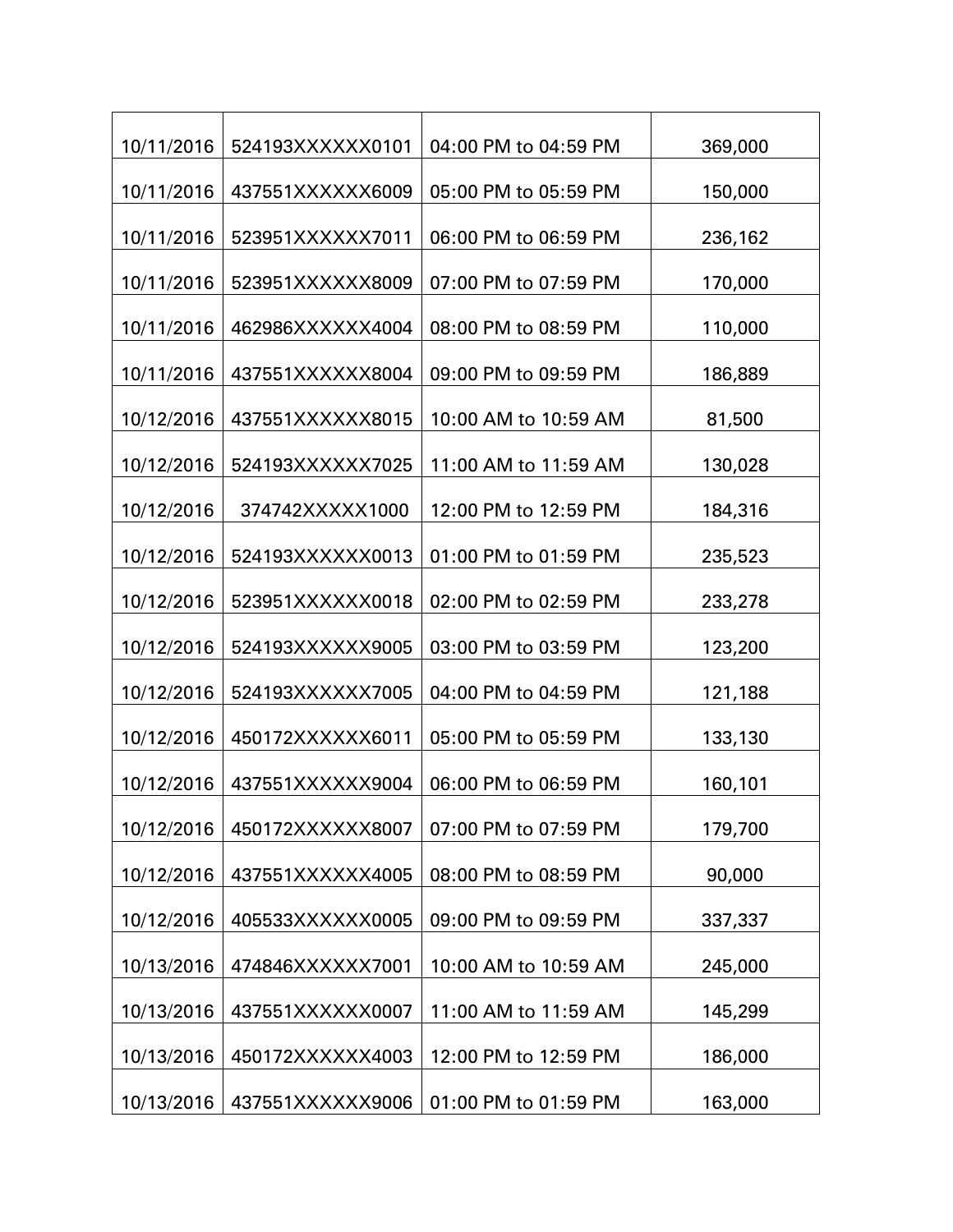| 10/13/2016 | 524193XXXXXX9018 | 02:00 PM to 02:59 PM | 80,000  |
|------------|------------------|----------------------|---------|
| 10/13/2016 | 437551XXXXXX1007 | 03:00 PM to 03:59 PM | 300,000 |
| 10/13/2016 | 437551XXXXXX6014 | 04:00 PM to 04:59 PM | 145,060 |
| 10/13/2016 | 437551XXXXXX3008 | 05:00 PM to 05:59 PM | 274,000 |
| 10/13/2016 | 450172XXXXXX9007 | 06:00 PM to 06:59 PM | 150,000 |
|            |                  |                      |         |
| 10/13/2016 | 524193XXXXXX6008 | 07:00 PM to 07:59 PM | 141,700 |
| 10/13/2016 | 437551XXXXXX7006 | 08:00 PM to 08:59 PM | 115,000 |
| 10/13/2016 | 524193XXXXXX2004 | 09:00 PM to 09:59 PM | 141,635 |
| 10/14/2016 | 450172XXXXXX6002 | 10:00 AM to 10:59 AM | 150,000 |
| 10/14/2016 | 437551XXXXXX4000 | 11:00 AM to 11:59 AM | 94,682  |
| 10/14/2016 | 524193XXXXXX6011 | 12:00 PM to 12:59 PM | 155,009 |
| 10/14/2016 | 437551XXXXXX7008 | 01:00 PM to 01:59 PM | 170,000 |
| 10/14/2016 | 437551XXXXXX2009 | 02:00 PM to 02:59 PM | 132,244 |
| 10/14/2016 | 524193XXXXXX0004 | 03:00 PM to 03:59 PM | 200,000 |
| 10/14/2016 | 437551XXXXXX1012 | 04:00 PM to 04:59 PM | 250,000 |
| 10/14/2016 | 405533XXXXXX5030 | 05:00 PM to 05:59 PM | 176,781 |
|            |                  |                      |         |
| 10/14/2016 | 524193XXXXXX1008 | 06:00 PM to 06:59 PM | 100,000 |
| 10/14/2016 | 437551XXXXXX9007 | 07:00 PM to 07:59 PM | 261,262 |
| 10/14/2016 | 437551XXXXXX3000 | 08:00 PM to 08:59 PM | 175,514 |
| 10/14/2016 | 437551XXXXXX5025 | 09:00 PM to 09:59 PM | 340,860 |
| 10/15/2016 | 437551XXXXXX4007 | 10:00 AM to 10:59 AM | 210,809 |
| 10/15/2016 | 437551XXXXXX7004 | 11:00 AM to 11:59 AM | 425,000 |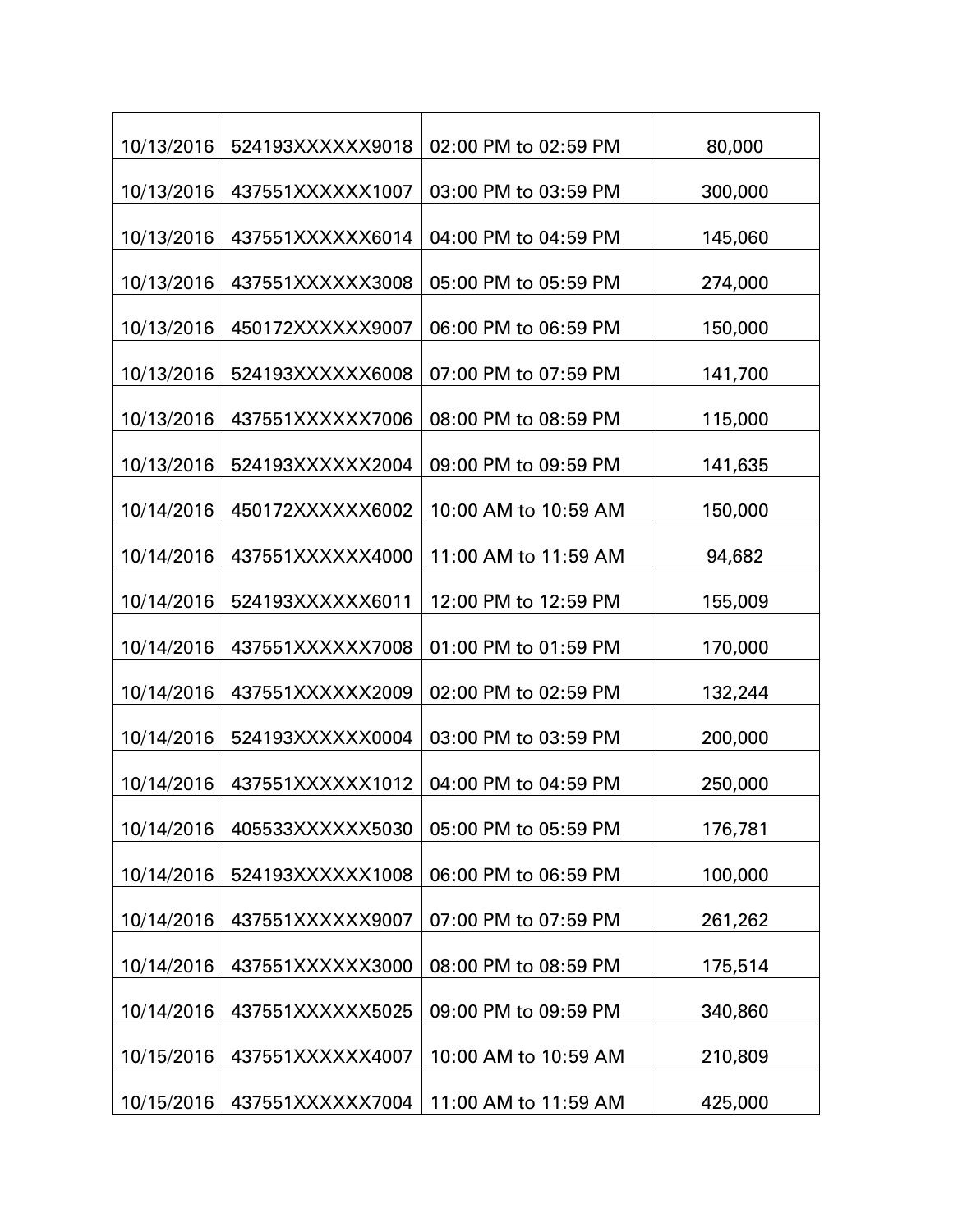| 10/15/2016 | 437551XXXXXX5003 | 12:00 PM to 12:59 PM | 200,000 |
|------------|------------------|----------------------|---------|
| 10/15/2016 | 437551XXXXXX8003 | 01:00 PM to 01:59 PM | 425,000 |
| 10/15/2016 | 524193XXXXXX2005 | 02:00 PM to 02:59 PM | 245,000 |
| 10/15/2016 | 405533XXXXXX2013 | 03:00 PM to 03:59 PM | 115,000 |
|            |                  |                      |         |
| 10/15/2016 | 437551XXXXXX1008 | 04:00 PM to 04:59 PM | 150,000 |
| 10/15/2016 | 405533XXXXXX5029 | 05:00 PM to 05:59 PM | 199,790 |
| 10/15/2016 | 524193XXXXXX2005 | 06:00 PM to 06:59 PM | 204,104 |
| 10/15/2016 | 524193XXXXXX8001 | 07:00 PM to 07:59 PM | 260,454 |
| 10/15/2016 | 374740XXXXX2004  | 08:00 PM to 08:59 PM | 81,244  |
| 10/15/2016 | 437551XXXXXX4006 | 09:00 PM to 09:59 PM | 137,000 |
| 10/16/2016 | 450172XXXXXX4001 | 10:00 AM to 10:59 AM | 510,545 |
| 10/16/2016 | 437551XXXXXX0001 | 11:00 AM to 11:59 AM | 217,523 |
| 10/16/2016 | 524193XXXXXX0001 | 12:00 PM to 12:59 PM | 178,828 |
| 10/16/2016 | 437551XXXXXX8008 | 01:00 PM to 01:59 PM | 92,000  |
| 10/16/2016 | 524193XXXXXX1008 | 02:00 PM to 02:59 PM | 104,000 |
| 10/16/2016 | 437551XXXXXX5002 | 03:00 PM to 03:59 PM | 147,729 |
| 10/16/2016 | 462986XXXXXX0015 | 04:00 PM to 04:59 PM | 243,469 |
| 10/16/2016 | 405533XXXXXX9000 | 05:00 PM to 05:59 PM | 337,371 |
| 10/16/2016 | 437551XXXXXX2004 | 06:00 PM to 06:59 PM | 150,000 |
| 10/16/2016 | 450172XXXXXX5008 | 07:00 PM to 07:59 PM | 479,000 |
| 10/16/2016 | 437551XXXXXX4006 | 08:00 PM to 08:59 PM | 157,454 |
| 10/16/2016 | 474846XXXXXX8003 | 09:00 PM to 09:59 PM | 139,428 |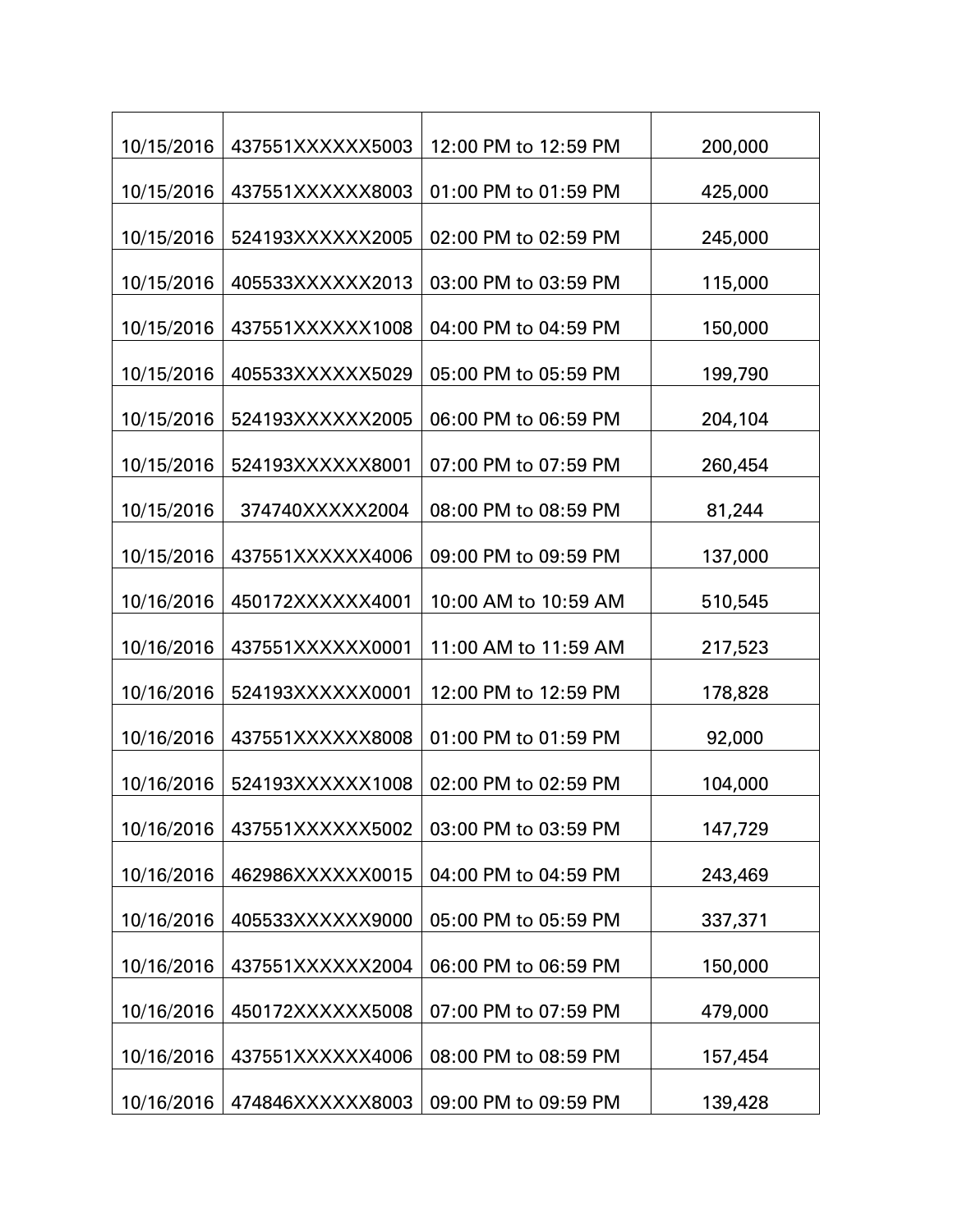| 10/17/2016 | 437551XXXXXX2004 | 10:00 AM to 10:59 AM | 299,266 |
|------------|------------------|----------------------|---------|
|            |                  |                      |         |
| 10/17/2016 | 437551XXXXXX9000 | 11:00 AM to 11:59 AM | 240,000 |
| 10/17/2016 | 524193XXXXXX2009 | 12:00 PM to 12:59 PM | 200,000 |
| 10/17/2016 | 524193XXXXXX4003 | 01:00 PM to 01:59 PM | 115,000 |
| 10/17/2016 | 437551XXXXXX7009 | 02:00 PM to 02:59 PM | 611,340 |
| 10/17/2016 | 437551XXXXXX5004 | 03:00 PM to 03:59 PM | 143,847 |
| 10/17/2016 | 437551XXXXXX5000 | 04:00 PM to 04:59 PM | 200,000 |
| 10/17/2016 | 405533XXXXXX8019 | 05:00 PM to 05:59 PM | 140,670 |
| 10/17/2016 | 405533XXXXXX3026 | 06:00 PM to 06:59 PM | 427,544 |
| 10/17/2016 | 437551XXXXXX4002 | 07:00 PM to 07:59 PM | 160,734 |
| 10/17/2016 | 437551XXXXXX1019 | 08:00 PM to 08:59 PM | 205,000 |
| 10/17/2016 | 524193XXXXXX8006 | 09:00 PM to 09:59 PM | 150,000 |
| 10/18/2016 | 462986XXXXXX3009 | 10:00 AM to 10:59 AM | 200,000 |
| 10/18/2016 | 437551XXXXXX9004 | 11:00 AM to 11:59 AM | 100,000 |
| 10/18/2016 | 437551XXXXXX1006 | 12:00 PM to 12:59 PM | 174,484 |
| 10/18/2016 | 437551XXXXXX3003 | 01:00 PM to 01:59 PM | 100,000 |
| 10/18/2016 | 450172XXXXXX1107 | 02:00 PM to 02:59 PM | 116,142 |
| 10/18/2016 | 450172XXXXXX7013 | 03:00 PM to 03:59 PM | 388,445 |
| 10/18/2016 | 524193XXXXXX2000 | 04:00 PM to 04:59 PM | 188,979 |
| 10/18/2016 | 437551XXXXXX9001 | 05:00 PM to 05:59 PM | 95,940  |
| 10/18/2016 | 405533XXXXXX9011 | 06:00 PM to 06:59 PM | 297,676 |
| 10/18/2016 | 524193XXXXXX0002 | 07:00 PM to 07:59 PM | 133,500 |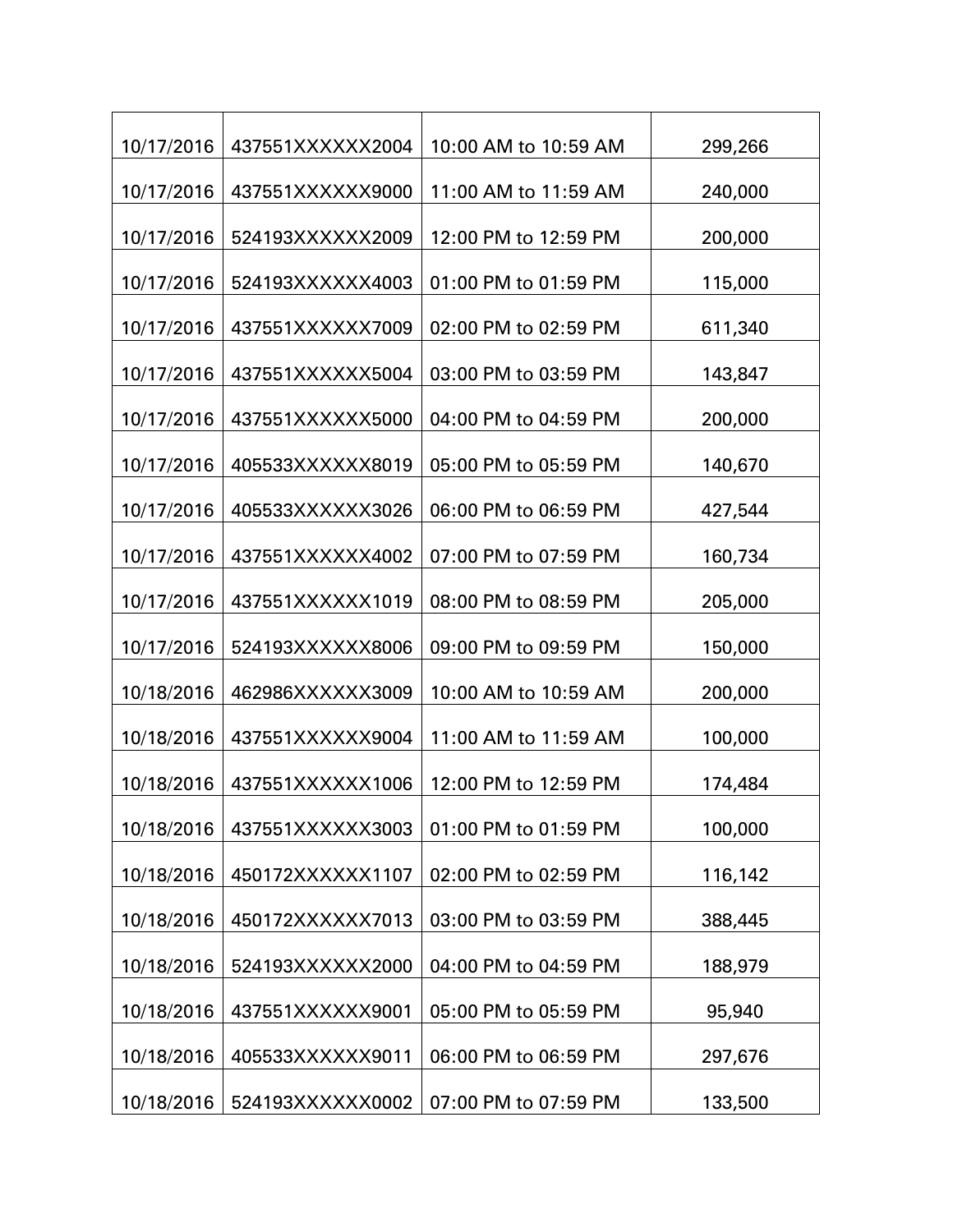| 10/18/2016 | 437551XXXXXX4013 | 08:00 PM to 08:59 PM | 389,056 |
|------------|------------------|----------------------|---------|
| 10/18/2016 | 437551XXXXXX3003 | 09:00 PM to 09:59 PM | 150,000 |
| 10/19/2016 | 437551XXXXXX2005 | 10:00 AM to 10:59 AM | 100,925 |
| 10/19/2016 | 437551XXXXXX3024 | 11:00 AM to 11:59 AM | 200,000 |
| 10/19/2016 | 437551XXXXXX5006 | 12:00 PM to 12:59 PM | 190,000 |
| 10/19/2016 | 450172XXXXXX2111 | 01:00 PM to 01:59 PM | 361,198 |
|            |                  |                      |         |
| 10/19/2016 | 405533XXXXXX8001 | 02:00 PM to 02:59 PM | 260,000 |
| 10/19/2016 | 437551XXXXXX9009 | 03:00 PM to 03:59 PM | 145,940 |
| 10/19/2016 | 462986XXXXXX4016 | 04:00 PM to 04:59 PM | 160,000 |
| 10/19/2016 | 437551XXXXXX3003 | 05:00 PM to 05:59 PM | 150,000 |
| 10/19/2016 | 437551XXXXXX5006 | 06:00 PM to 06:59 PM | 147,470 |
| 10/19/2016 | 437551XXXXXX7009 | 07:00 PM to 07:59 PM | 400,000 |
| 10/19/2016 | 437551XXXXXX9003 | 08:00 PM to 08:59 PM | 243,817 |
| 10/19/2016 | 450172XXXXXX4000 | 09:00 PM to 09:59 PM | 173,435 |
| 10/20/2016 | 450172XXXXXX2018 | 10:00 AM to 10:59 AM | 242,649 |
| 10/20/2016 | 450172XXXXXX8003 | 11:00 AM to 11:59 AM | 358,434 |
|            |                  |                      |         |
| 10/20/2016 | 524193XXXXXX6008 | 12:00 PM to 12:59 PM | 236,050 |
| 10/20/2016 | 437551XXXXXX3013 | 01:00 PM to 01:59 PM | 200,000 |
| 10/20/2016 | 374742XXXXX9002  | 02:00 PM to 02:59 PM | 122,489 |
| 10/20/2016 | 437551XXXXXX3009 | 03:00 PM to 03:59 PM | 86,500  |
| 10/20/2016 | 524193XXXXXX1006 | 04:00 PM to 04:59 PM | 200,000 |
| 10/20/2016 | 437551XXXXXX4017 | 05:00 PM to 05:59 PM | 340,000 |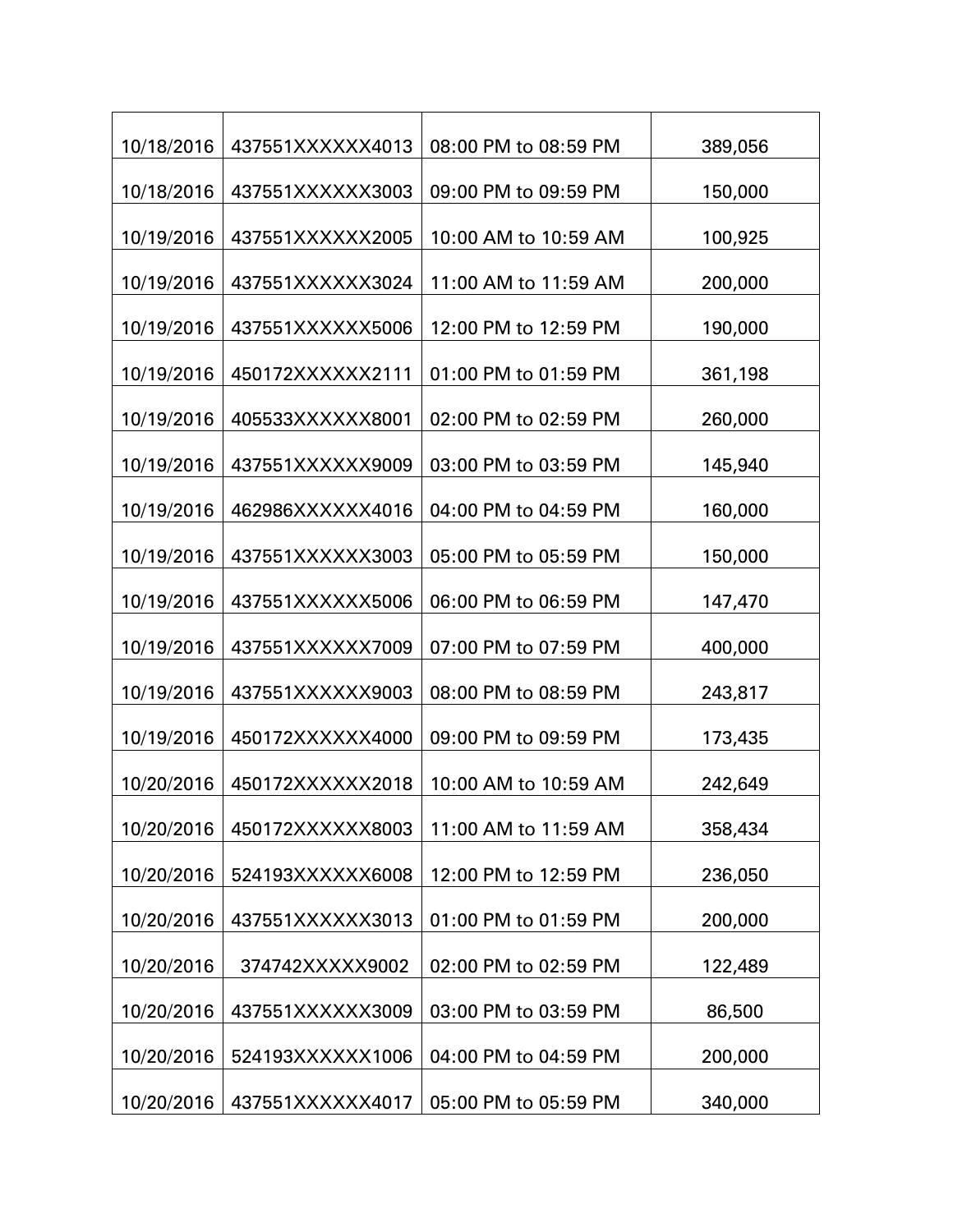| 10/20/2016 | 374742XXXXX4019  | 06:00 PM to 06:59 PM | 270,827 |
|------------|------------------|----------------------|---------|
| 10/20/2016 | 437551XXXXXX9003 | 07:00 PM to 07:59 PM | 153,555 |
| 10/20/2016 | 437551XXXXXX7002 | 08:00 PM to 08:59 PM | 200,000 |
| 10/20/2016 | 437551XXXXXX9007 | 09:00 PM to 09:59 PM | 161,000 |
| 10/21/2016 | 437551XXXXXX7009 | 10:00 AM to 10:59 AM | 140,520 |
|            |                  | 11:00 AM to 11:59 AM |         |
| 10/21/2016 | 524193XXXXXX3003 |                      | 137,570 |
| 10/21/2016 | 437551XXXXXX0006 | 12:00 PM to 12:59 PM | 137,310 |
| 10/21/2016 | 437551XXXXXX8003 | 01:00 PM to 01:59 PM | 172,500 |
| 10/21/2016 | 405533XXXXXX2002 | 02:00 PM to 02:59 PM | 303,000 |
| 10/21/2016 | 462986XXXXXX4000 | 03:00 PM to 03:59 PM | 191,485 |
| 10/21/2016 | 437551XXXXXX6000 | 04:00 PM to 04:59 PM | 200,000 |
| 10/21/2016 | 437551XXXXXX1008 | 05:00 PM to 05:59 PM | 191,225 |
|            |                  |                      |         |
| 10/21/2016 | 437551XXXXXX8000 | 06:00 PM to 06:59 PM | 141,333 |
| 10/21/2016 | 437551XXXXXX5009 | 07:00 PM to 07:59 PM | 175,208 |
| 10/21/2016 | 437551XXXXXX8105 | 08:00 PM to 08:59 PM | 70,445  |
| 10/21/2016 | 524193XXXXXX5018 | 09:00 PM to 09:59 PM | 950,000 |
| 10/22/2016 | 523951XXXXXX3011 | 10:00 AM to 10:59 AM | 146,450 |
| 10/22/2016 | 437551XXXXXX1016 | 11:00 AM to 11:59 AM | 231,618 |
|            |                  |                      |         |
| 10/22/2016 | 437551XXXXXX0004 | 12:00 PM to 12:59 PM | 238,000 |
| 10/22/2016 | 437551XXXXXX6005 | 01:00 PM to 01:59 PM | 194,900 |
| 10/22/2016 | 437551XXXXXX1014 | 02:00 PM to 02:59 PM | 306,000 |
| 10/22/2016 | 437551XXXXXX7003 | 03:00 PM to 03:59 PM | 177,396 |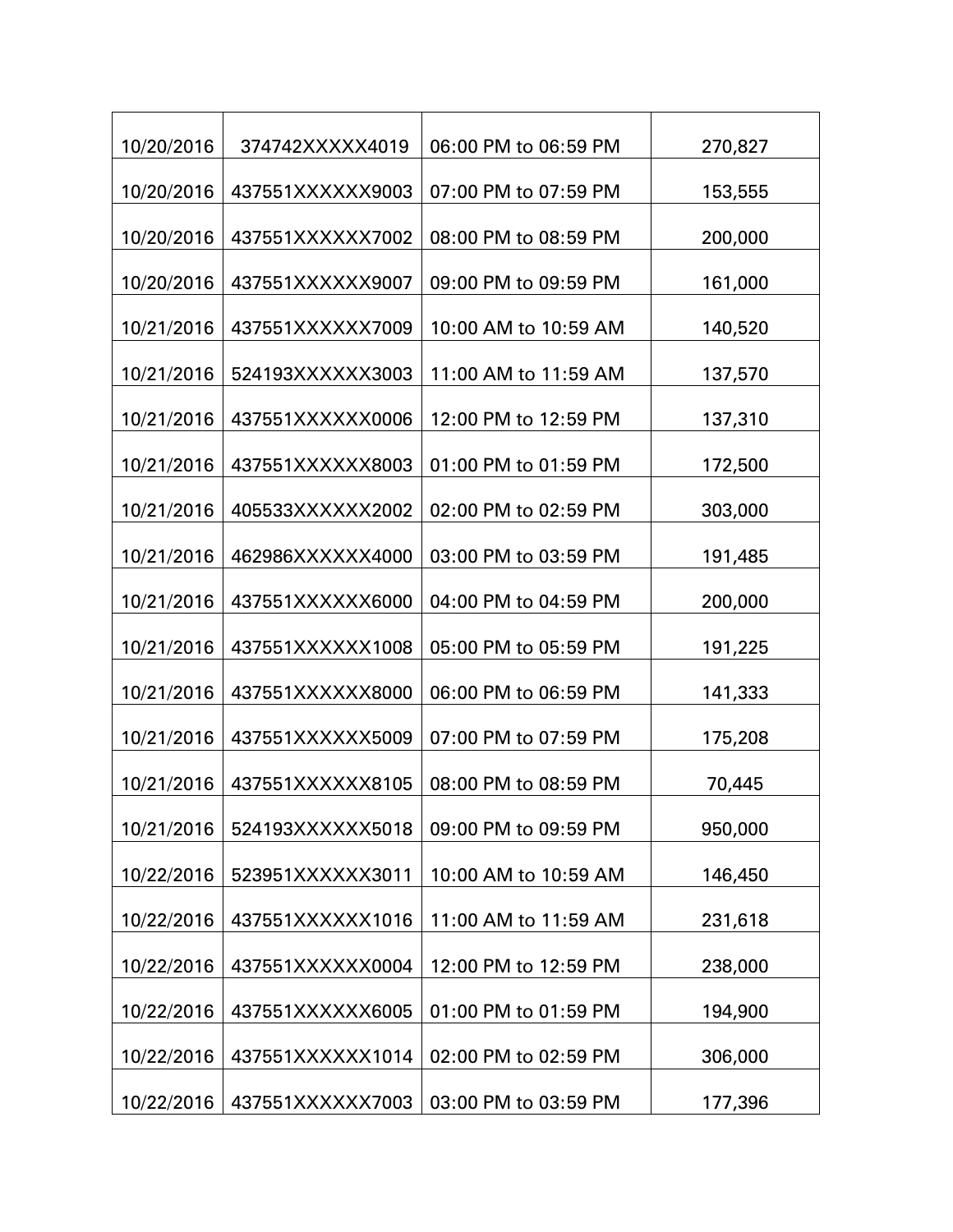| 10/22/2016 | 437551XXXXXX9006 | 04:00 PM to 04:59 PM | 167,899 |
|------------|------------------|----------------------|---------|
| 10/22/2016 | 524193XXXXXX2000 | 05:00 PM to 05:59 PM | 170,000 |
| 10/22/2016 | 437551XXXXXX6004 | 06:00 PM to 06:59 PM | 254,310 |
| 10/22/2016 | 437551XXXXXX4019 | 07:00 PM to 07:59 PM | 210,000 |
| 10/22/2016 | 437551XXXXXX1002 | 08:00 PM to 08:59 PM | 125,980 |
| 10/22/2016 | 437551XXXXXX1008 | 09:00 PM to 09:59 PM | 81,500  |
| 10/23/2016 | 524193XXXXXX6008 | 10:00 AM to 10:59 AM | 94,050  |
|            |                  |                      |         |
| 10/23/2016 | 437551XXXXXX4007 | 11:00 AM to 11:59 AM | 140,000 |
| 10/23/2016 | 437551XXXXXX2008 | 12:00 PM to 12:59 PM | 107,000 |
| 10/23/2016 | 462986XXXXXX7004 | 01:00 PM to 01:59 PM | 290,000 |
| 10/23/2016 | 524193XXXXXX8002 | 02:00 PM to 02:59 PM | 114,900 |
| 10/23/2016 | 437551XXXXXX0016 | 03:00 PM to 03:59 PM | 201,504 |
| 10/23/2016 | 374741XXXXX4019  | 04:00 PM to 04:59 PM | 349,209 |
| 10/23/2016 | 437551XXXXXX2003 | 05:00 PM to 05:59 PM | 186,000 |
| 10/23/2016 | 437551XXXXXX1000 | 06:00 PM to 06:59 PM | 270,577 |
| 10/23/2016 | 437551XXXXXX3013 | 07:00 PM to 07:59 PM | 236,000 |
| 10/23/2016 | 374742XXXXX1006  | 08:00 PM to 08:59 PM | 200,000 |
|            |                  |                      |         |
| 10/23/2016 | 437551XXXXXX0007 | 09:00 PM to 09:59 PM | 172,830 |
| 10/24/2016 | 450172XXXXXX0019 | 10:00 AM to 10:59 AM | 182,850 |
| 10/24/2016 | 524193XXXXXX4004 | 11:00 AM to 11:59 AM | 146,057 |
| 10/24/2016 | 437551XXXXXX2008 | 12:00 PM to 12:59 PM | 100,000 |
| 10/24/2016 | 437551XXXXXX9003 | 01:00 PM to 01:59 PM | 149,190 |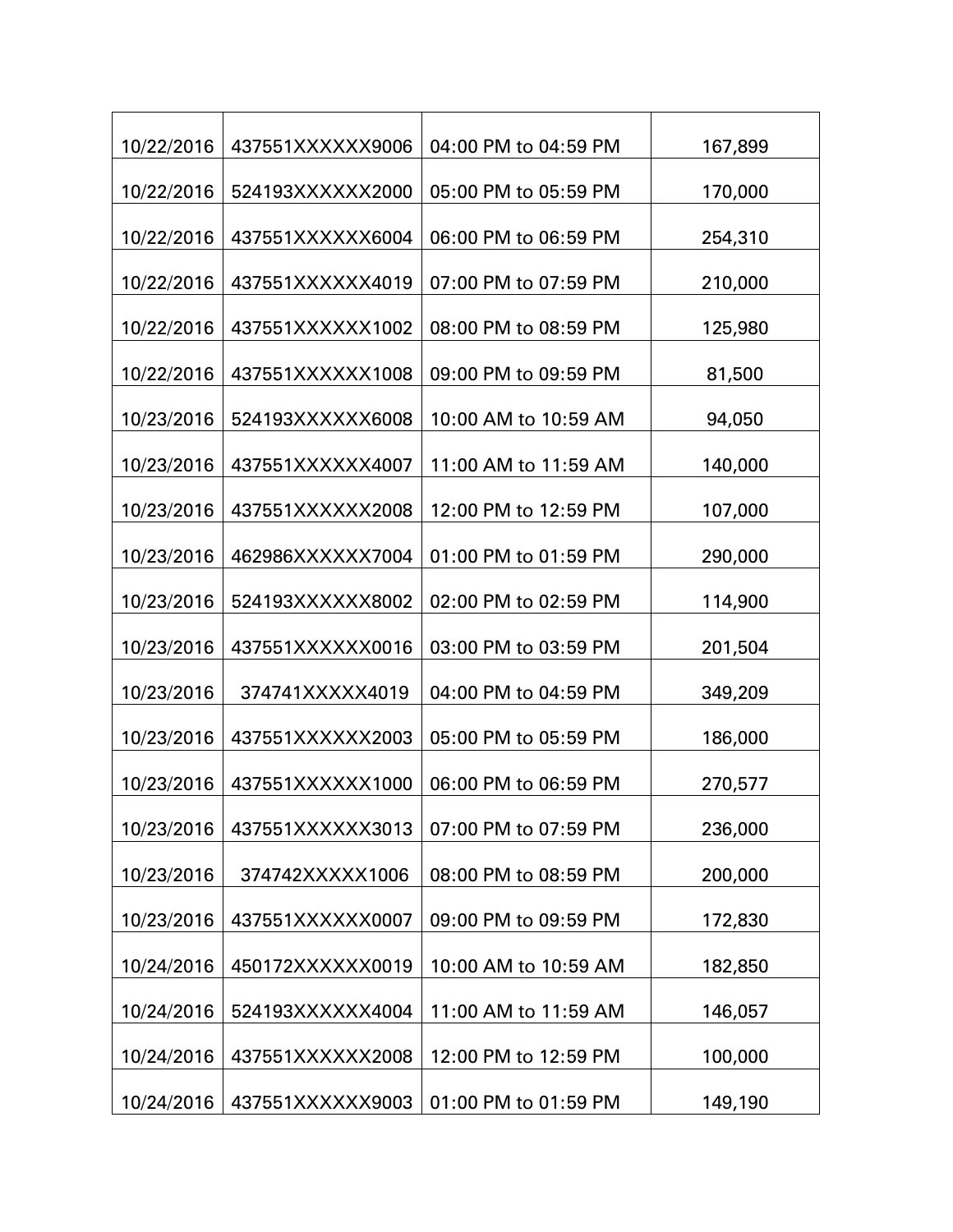| 10/24/2016 | 374741XXXXX7004  | 02:00 PM to 02:59 PM | 155,507 |
|------------|------------------|----------------------|---------|
| 10/24/2016 | 437551XXXXXX8008 | 03:00 PM to 03:59 PM | 202,000 |
| 10/24/2016 | 524193XXXXXX5007 | 04:00 PM to 04:59 PM | 200,000 |
| 10/24/2016 | 437551XXXXXX4008 | 05:00 PM to 05:59 PM | 218,059 |
| 10/24/2016 | 450172XXXXXX3008 | 06:00 PM to 06:59 PM | 198,600 |
| 10/24/2016 | 405533XXXXXX0002 | 07:00 PM to 07:59 PM | 504,950 |
|            |                  |                      |         |
| 10/24/2016 | 524193XXXXXX5008 | 08:00 PM to 08:59 PM | 107,000 |
| 10/24/2016 | 437551XXXXXX2104 | 09:00 PM to 09:59 PM | 200,000 |
| 10/25/2016 | 437551XXXXXX6009 | 10:00 AM to 10:59 AM | 131,881 |
| 10/25/2016 | 437551XXXXXX1006 | 11:00 AM to 11:59 AM | 100,000 |
| 10/25/2016 | 437551XXXXXX7002 | 12:00 PM to 12:59 PM | 203,752 |
| 10/25/2016 | 524193XXXXXX7006 | 01:00 PM to 01:59 PM | 247,048 |
| 10/25/2016 | 523951XXXXXX8002 | 02:00 PM to 02:59 PM | 141,000 |
| 10/25/2016 | 437551XXXXXX0001 | 03:00 PM to 03:59 PM | 159,964 |
| 10/25/2016 | 437551XXXXXX6000 | 04:00 PM to 04:59 PM | 113,000 |
| 10/25/2016 | 437551XXXXXX9006 | 05:00 PM to 05:59 PM | 215,000 |
| 10/25/2016 | 524193XXXXXX8101 | 06:00 PM to 06:59 PM | 203,289 |
| 10/25/2016 | 437551XXXXXX9000 | 07:00 PM to 07:59 PM | 199,999 |
|            |                  |                      |         |
| 10/25/2016 | 524193XXXXXX8017 | 08:00 PM to 08:59 PM | 118,856 |
| 10/25/2016 | 437551XXXXXX4006 | 09:00 PM to 09:59 PM | 134,000 |
| 10/26/2016 | 450172XXXXXX8001 | 10:00 AM to 10:59 AM | 300,000 |
| 10/26/2016 | 437551XXXXXX0003 | 11:00 AM to 11:59 AM | 200,000 |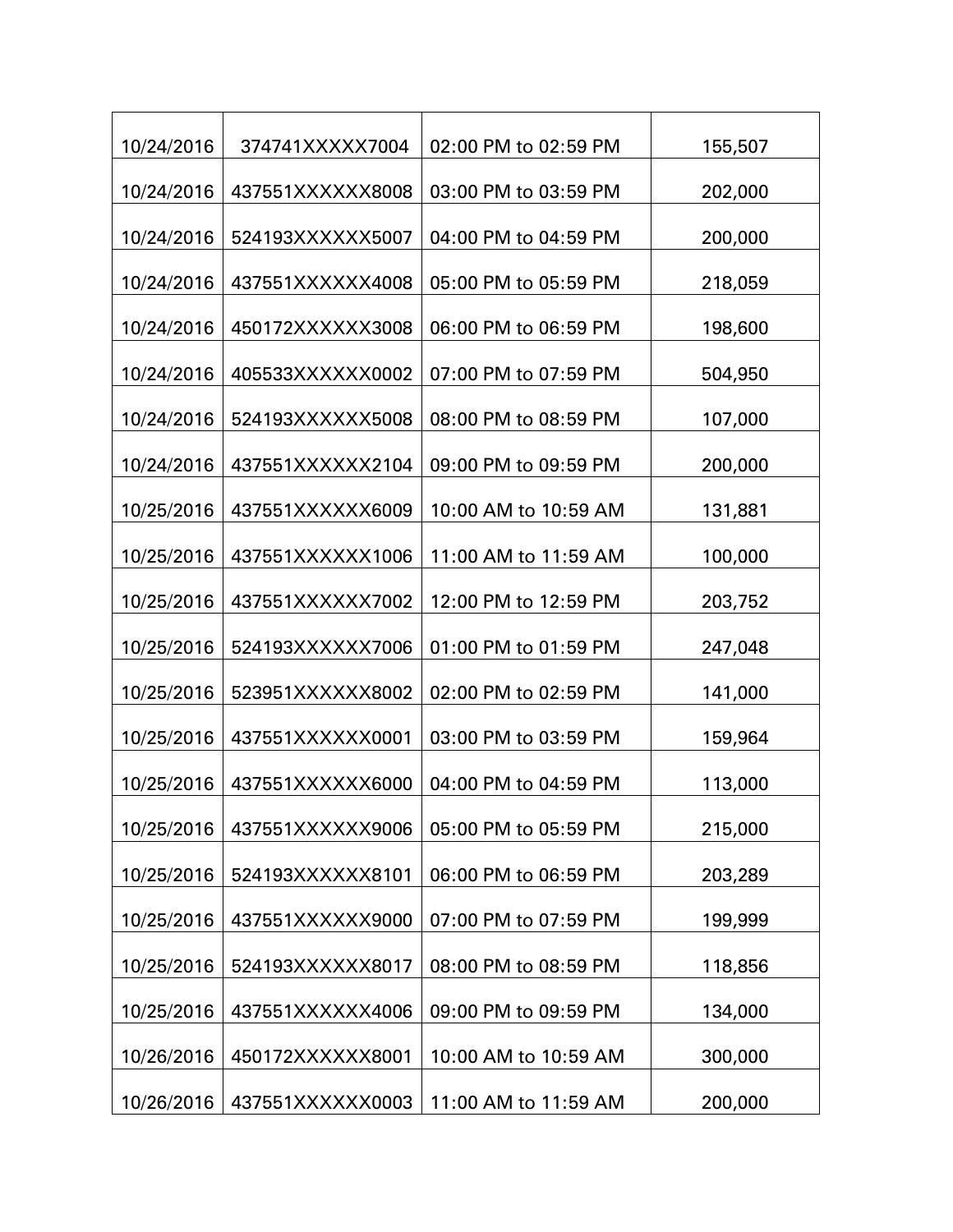| 10/26/2016 | 374742XXXXX1027  | 12:00 PM to 12:59 PM | 412,825 |
|------------|------------------|----------------------|---------|
| 10/26/2016 | 437551XXXXXX3006 | 01:00 PM to 01:59 PM | 110,000 |
| 10/26/2016 | 437551XXXXXX9000 | 02:00 PM to 02:59 PM | 115,000 |
| 10/26/2016 | 405533XXXXXX9000 | 03:00 PM to 03:59 PM | 500,000 |
| 10/26/2016 | 437551XXXXXX9001 | 04:00 PM to 04:59 PM | 175,000 |
| 10/26/2016 | 437551XXXXXX9004 | 05:00 PM to 05:59 PM | 118,000 |
| 10/26/2016 | 374742XXXXX8016  | 06:00 PM to 06:59 PM | 145,755 |
| 10/26/2016 | 524193XXXXXX6001 | 07:00 PM to 07:59 PM | 101,500 |
| 10/26/2016 | 450172XXXXXX5001 | 08:00 PM to 08:59 PM | 740,520 |
| 10/26/2016 | 437551XXXXXX8000 | 09:00 PM to 09:59 PM | 145,300 |
| 10/27/2016 | 437551XXXXXX2006 | 10:00 AM to 10:59 AM | 112,453 |
|            |                  |                      |         |
| 10/27/2016 | 524193XXXXXX7008 | 11:00 AM to 11:59 AM | 171,335 |
| 10/27/2016 | 437551XXXXXX3013 | 12:00 PM to 12:59 PM | 121,692 |
| 10/27/2016 | 450172XXXXXX4013 | 01:00 PM to 01:59 PM | 847,000 |
| 10/27/2016 | 524193XXXXXX2006 | 02:00 PM to 02:59 PM | 215,820 |
| 10/27/2016 | 437551XXXXXX7008 | 03:00 PM to 03:59 PM | 143,000 |
| 10/27/2016 | 374741XXXXX6003  | 04:00 PM to 04:59 PM | 198,155 |
| 10/27/2016 | 437551XXXXXX5004 | 05:00 PM to 05:59 PM | 400,000 |
| 10/27/2016 | 524193XXXXXX1007 | 06:00 PM to 06:59 PM | 208,728 |
| 10/27/2016 | 524193XXXXXX4012 | 07:00 PM to 07:59 PM | 800,000 |
| 10/27/2016 | 405533XXXXXX7005 | 08:00 PM to 08:59 PM | 194,372 |
| 10/27/2016 | 524193XXXXXX8006 | 09:00 PM to 09:59 PM | 400,000 |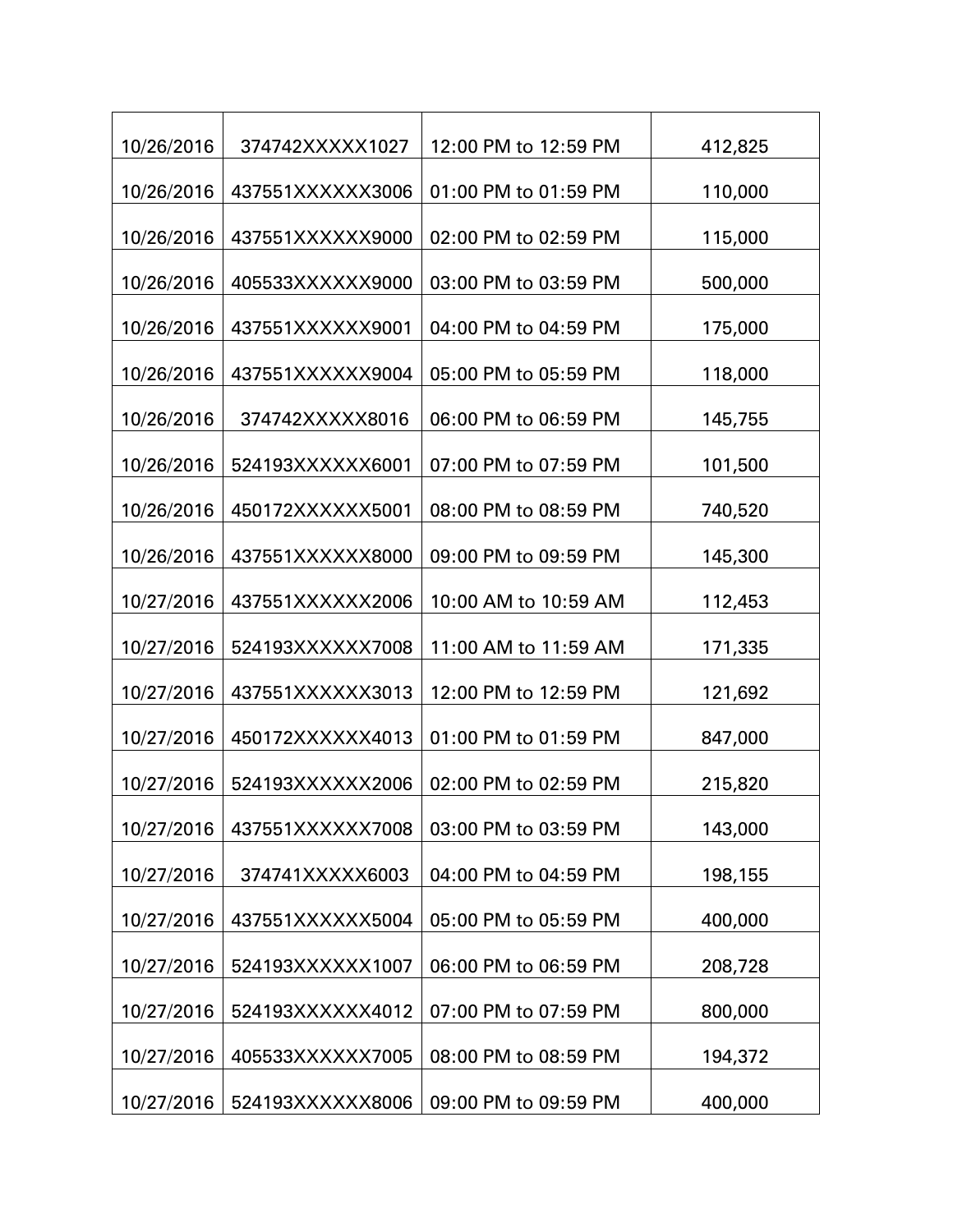| 10/28/2016 | 437551XXXXXX0003 | 10:00 AM to 10:59 AM | 100,000 |
|------------|------------------|----------------------|---------|
| 10/28/2016 | 437551XXXXXX4009 | 11:00 AM to 11:59 AM | 387,000 |
| 10/28/2016 | 437551XXXXXX9008 | 12:00 PM to 12:59 PM | 999,999 |
| 10/28/2016 | 437551XXXXXX7005 | 01:00 PM to 01:59 PM | 263,000 |
| 10/28/2016 | 524193XXXXXX5005 | 02:00 PM to 02:59 PM | 151,415 |
| 10/28/2016 | 437551XXXXXX3005 | 03:00 PM to 03:59 PM | 225,600 |
| 10/28/2016 | 437551XXXXXX8007 | 04:00 PM to 04:59 PM | 165,000 |
| 10/28/2016 | 524193XXXXXX5014 | 05:00 PM to 05:59 PM | 601,000 |
| 10/28/2016 | 374741XXXXX6011  | 06:00 PM to 06:59 PM | 223,413 |
| 10/28/2016 | 374742XXXXX2009  | 07:00 PM to 07:59 PM | 150,754 |
|            |                  | 08:00 PM to 08:59 PM |         |
| 10/28/2016 | 437551XXXXXX0027 |                      | 435,000 |
| 10/28/2016 | 405533XXXXXX9020 | 09:00 PM to 09:59 PM | 210,000 |
| 10/29/2016 | 437551XXXXXX4019 | 10:00 AM to 10:59 AM | 133,875 |
| 10/29/2016 | 376944XXXXX3002  | 11:00 AM to 11:59 AM | 433,694 |
| 10/29/2016 | 437551XXXXXX0012 | 12:00 PM to 12:59 PM | 218,152 |
| 10/29/2016 | 437551XXXXXX4102 | 01:00 PM to 01:59 PM | 130,723 |
| 10/29/2016 | 405533XXXXXX3024 | 02:00 PM to 02:59 PM | 168,574 |
| 10/29/2016 | 405533XXXXXX6027 | 03:00 PM to 03:59 PM | 549,999 |
| 10/29/2016 | 437551XXXXXX2004 | 04:00 PM to 04:59 PM | 183,079 |
| 10/29/2016 | 450172XXXXXX6008 | 05:00 PM to 05:59 PM | 318,955 |
| 10/29/2016 | 462986XXXXXX8004 | 06:00 PM to 06:59 PM | 486,726 |
| 10/29/2016 | 437551XXXXXX7007 | 07:00 PM to 07:59 PM | 314,950 |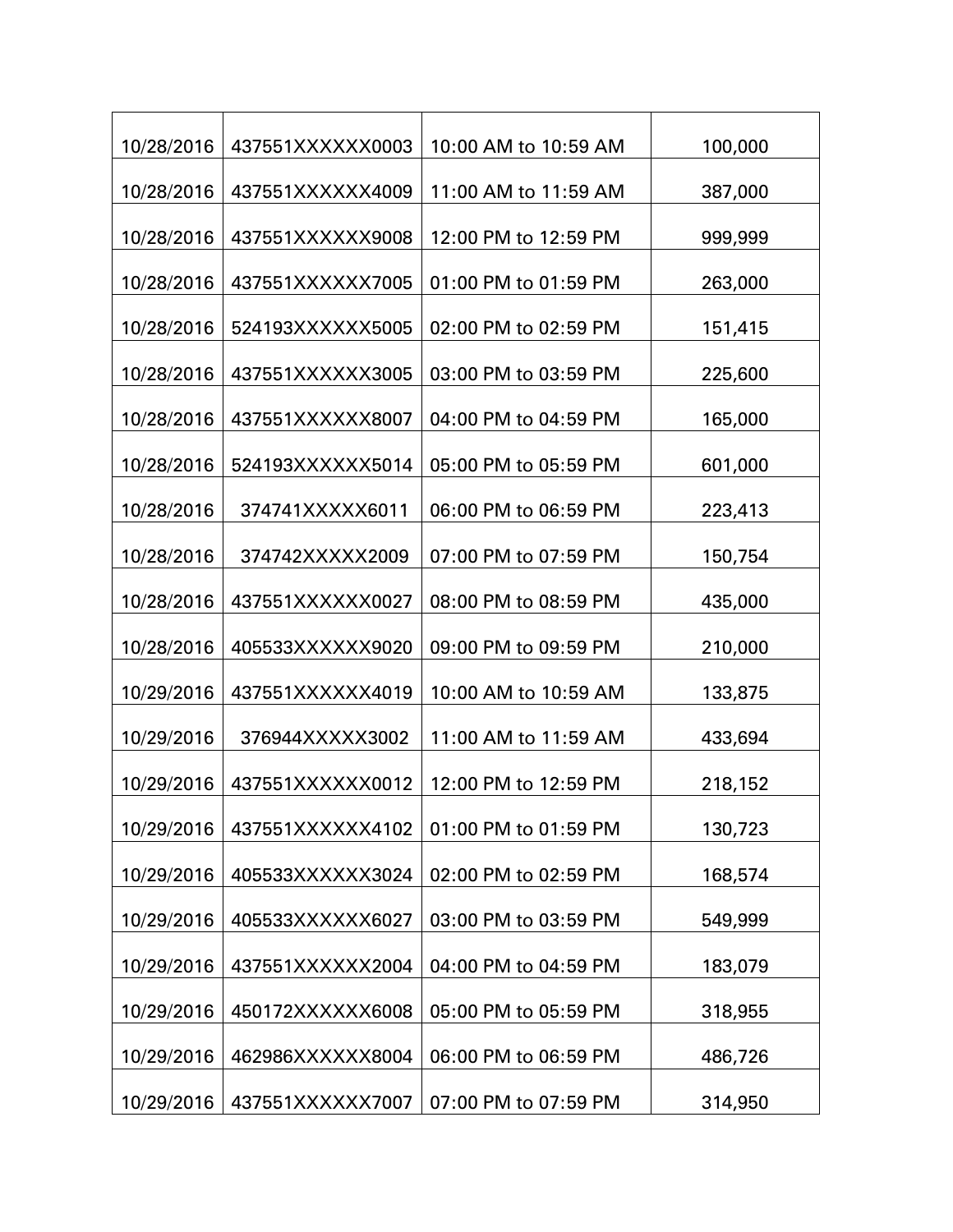| 10/29/2016 | 462986XXXXXX7002 | 08:00 PM to 08:59 PM | 416,710 |
|------------|------------------|----------------------|---------|
| 10/29/2016 | 437551XXXXXX4008 | 09:00 PM to 09:59 PM | 100,000 |
| 10/30/2016 | 376944XXXXX0008  | 10:00 AM to 10:59 AM | 94,154  |
| 10/30/2016 | 437551XXXXXX9007 | 11:00 AM to 11:59 AM | 70,054  |
| 10/30/2016 | 524193XXXXXX5007 | 12:00 PM to 12:59 PM | 101,308 |
| 10/30/2016 | 524193XXXXXX9011 | 01:00 PM to 01:59 PM | 154,377 |
| 10/30/2016 | 437551XXXXXX7013 | 02:00 PM to 02:59 PM | 165,000 |
| 10/30/2016 | 374740XXXXX1008  | 03:00 PM to 03:59 PM | 94,811  |
| 10/30/2016 | 437551XXXXXX5011 | 04:00 PM to 04:59 PM | 200,000 |
| 10/30/2016 | 450172XXXXXX0003 | 05:00 PM to 05:59 PM | 140,544 |
| 10/30/2016 | 450172XXXXXX1008 | 06:00 PM to 06:59 PM | 91,264  |
| 10/30/2016 | 450172XXXXXX2002 | 07:00 PM to 07:59 PM | 291,634 |
| 10/30/2016 | 447747XXXXXX5002 | 08:00 PM to 08:59 PM | 123,000 |
| 10/30/2016 | 437551XXXXXX6003 | 09:00 PM to 09:59 PM | 211,829 |
| 10/31/2016 | 437551XXXXXX8006 | 10:00 AM to 10:59 AM | 350,000 |
| 10/31/2016 | 450172XXXXXX4013 | 11:00 AM to 11:59 AM | 105,624 |
| 10/31/2016 | 405533XXXXXX0022 | 12:00 PM to 12:59 PM | 500,000 |
| 10/31/2016 | 450172XXXXXX7006 | 01:00 PM to 01:59 PM | 160,284 |
| 10/31/2016 | 524193XXXXXX8001 | 02:00 PM to 02:59 PM | 571,831 |
| 10/31/2016 | 437551XXXXXX0018 | 03:00 PM to 03:59 PM | 150,000 |
| 10/31/2016 | 524193XXXXXX7004 | 04:00 PM to 04:59 PM | 141,042 |
|            |                  |                      |         |
| 10/31/2016 | 450172XXXXXX4018 | 05:00 PM to 05:59 PM | 201,479 |